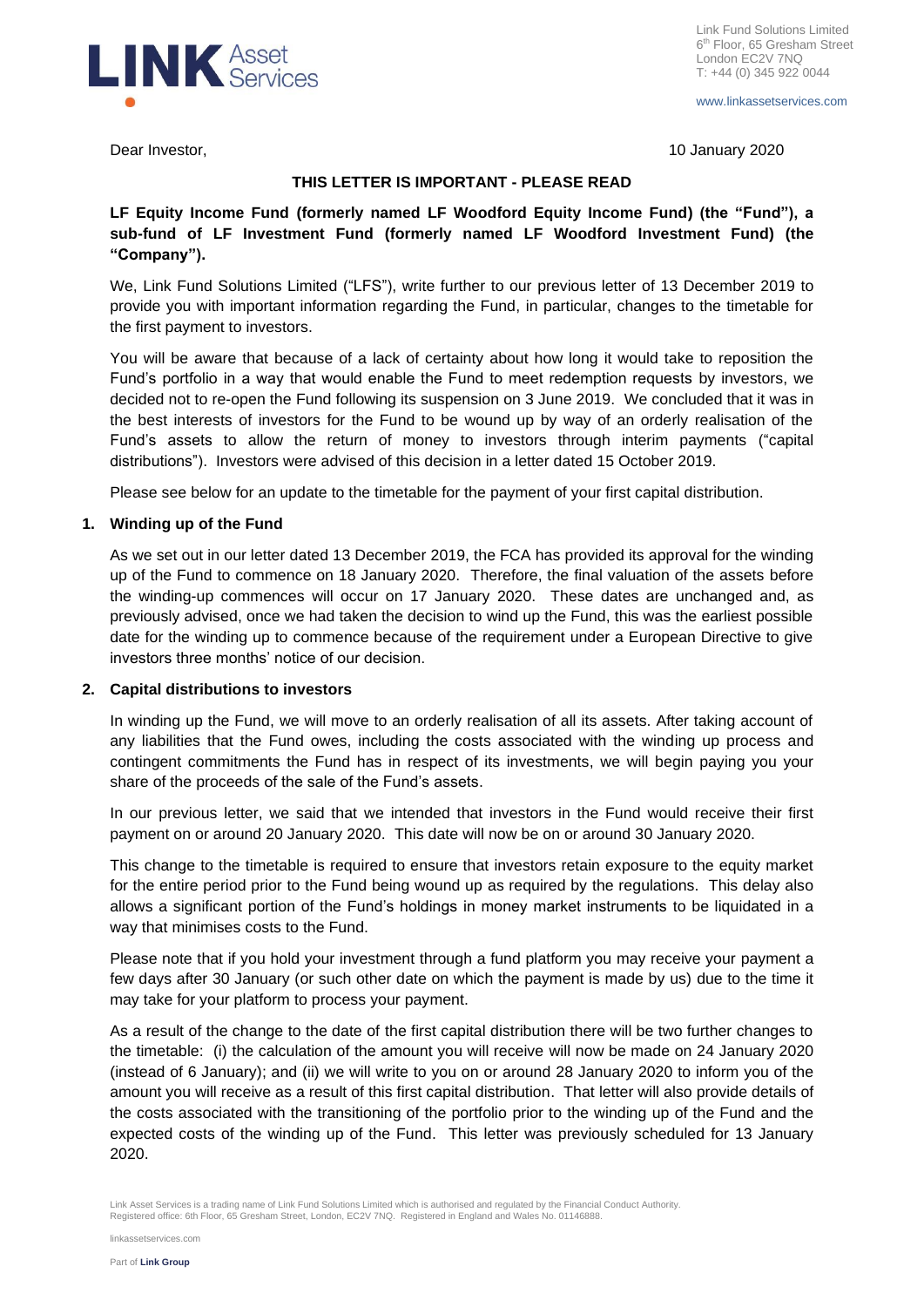

In our letters to you dated 15 October 2019 and 13 December 2019, both of which are available at equityincome.linkfundsolutions.co.uk, we explained how the Fund has been split into two portfolios ("A" and "B") and BlackRock Advisors (UK) Limited's ("BlackRock") and PJT Partners (UK) Limited's ("Park Hill") respective roles in assisting us to sell the assets in each portfolio in a way that safeguards value in those assets rather than through a 'fire sale'. This process continues (with the proceeds of sales before 17 January 2020 re-invested in FTSE 100 index instruments, money market funds, government securities and commercial paper with short maturity date to maintain the Fund's exposure to the market). By way of update, since its appointment BlackRock has realised £1.9 billion, representing 90% of the value of Portfolio A and 63% of the value of the Fund and we continue to work with Park Hill to explore opportunities for the sale of assets within Portfolio B.

## **3. Distributions of income to investors**

There will be no change to the dates of the income distribution attributable to the year ending 31 December 2019 (to be paid on 28 February 2020) or the distribution of income covering the period 1 January to 17 January 2020 (to be paid on 17 March 2020).

For further details on these income distributions, which will be paid in addition to the capital distribution on or around 30 January 2020, please see our letter dated 13 December 2019 which is available on our website: equityincome.linkfundsolutions.co.uk.

#### **4. Timeline of significant dates**

As noted above the process of returning amounts to you will commence in January 2020 and we have set out a reminder of all significant activities and their dates below. Events with a date that differs from the timeline provided in our letter of 13 December 2019 are in grey:

| <b>Date</b>                        | Event                                                                                                  |  |
|------------------------------------|--------------------------------------------------------------------------------------------------------|--|
| 11 December 2019                   | Company and Fund names changed to LF Investment Fund and LF Equity<br>Income Fund respectively         |  |
| 31 December 2019                   | Fund year end and normal quarterly Income Distribution date (XD date)                                  |  |
| 17 January 2020                    | Pre-wind up price calculation and calculation of income distribution (see<br>sections 3 and 4 above)   |  |
| 18 January 2020                    | Fund wind up commences – effective date                                                                |  |
| 24 January 2020                    | Calculation of amount per share to be paid in first capital distribution to<br>investors               |  |
| On or around 28<br>January 2020    | Notification to investors of amount per share to be paid in first capital<br>distribution to investors |  |
| 30<br>On or around<br>January 2020 | Expected date of first capital distribution to investors                                               |  |
| 28 February 2020                   | Payment of normal quarterly Income Distribution as at 31 December 2019 (XD<br>date)                    |  |
| 17 March 2020                      | Payment of the Income Distribution for the period $1 - 17$ January 2020                                |  |
| 30 April 2020                      | Publication of Fund's annual report for the year ending 31 December 2019                               |  |

Link Asset Services is a trading name of Link Fund Solutions Limited which is authorised and regulated by the Financial Conduct Authority.<br>Registered office: 6th Floor, 65 Gresham Street, London, EC2V 7NQ. Registered in En

linkassetservices.com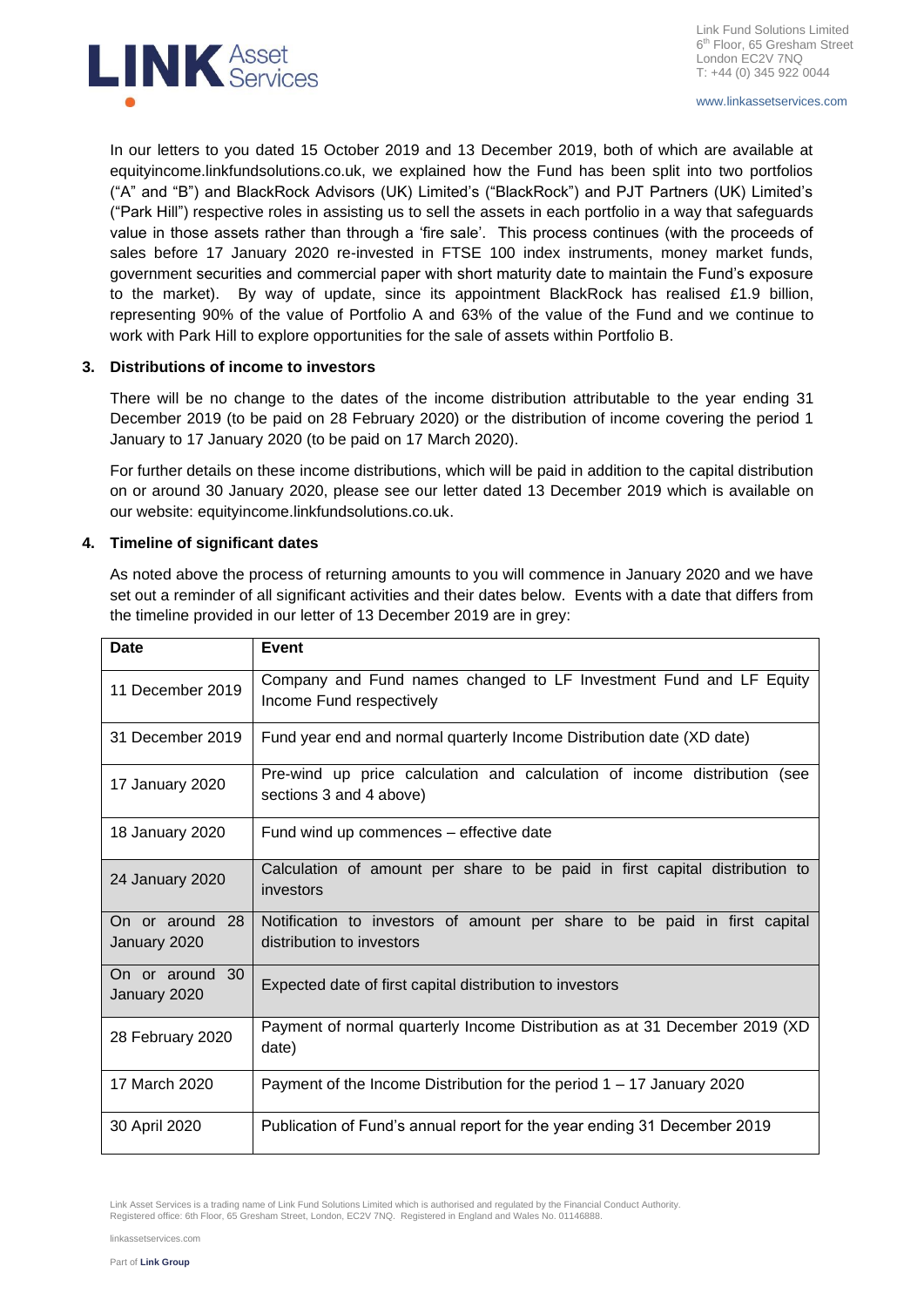

### **5. Performance of the Fund**

The table below shows the performance of the Fund versus the performance of the comparator benchmark, as set out in the Fund's prospectus, for both the period since suspension and the period since the decision was taken to wind up the Fund and BlackRock and Park Hill were appointed, in each case to 8 January 2020.

|                                                  | was suspended) $- 8$ January<br>2020 | 3 June 2019 (date the Fund   15 October 2019 (date of<br>appointment of BlackRock and<br>Park Hill) - 8 January 2020 |
|--------------------------------------------------|--------------------------------------|----------------------------------------------------------------------------------------------------------------------|
| Income Sterling<br>LF Equity<br>Accumulation     | $-14.91%$                            | 1.23%                                                                                                                |
| Benchmark: FTSE All Share<br><b>Total Return</b> | 9.35%                                | 6.21%                                                                                                                |

The underperformance since the 15 October 2019 is largely attributable to the revaluation and disposal, by LFS in our capacity as the authorised corporate director, of certain unquoted assets in Portfolio B.

Until the winding up of the Fund is complete we will continue to calculate and publish the Net Asset Value per share on a regular basis for information purposes only (this will be on a daily basis until notified otherwise). This information, which allows investors to track the performance of their investment, can be found at equityincome.linkfundsolutions.co.uk.

## **6. Further information**

We will write to you to keep you informed of developments throughout the winding up process, including the letter on or around 28 January 2020 in which we will provide an update on the winding up of the Fund and the amount that you will receive as the first capital distribution. In the meantime, if you do require any further information, please refer to the frequently asked questions and answers document on our website: equityincome.linkfundsolutions.co.uk.

If you have any questions regarding this letter, please contact us on 0333 300 0381 or alternatively email us at [equityincome@linkgroup.co.uk.](mailto:info@woodfordfunds.com)

Yours sincerely

karfe

Karl Midl Managing Director – Link Fund Solutions Limited

Link Asset Services is a trading name of Link Fund Solutions Limited which is authorised and regulated by the Financial Conduct Authority.<br>Registered office: 6th Floor, 65 Gresham Street, London, EC2V 7NQ. Registered in En

linkassetservices.com